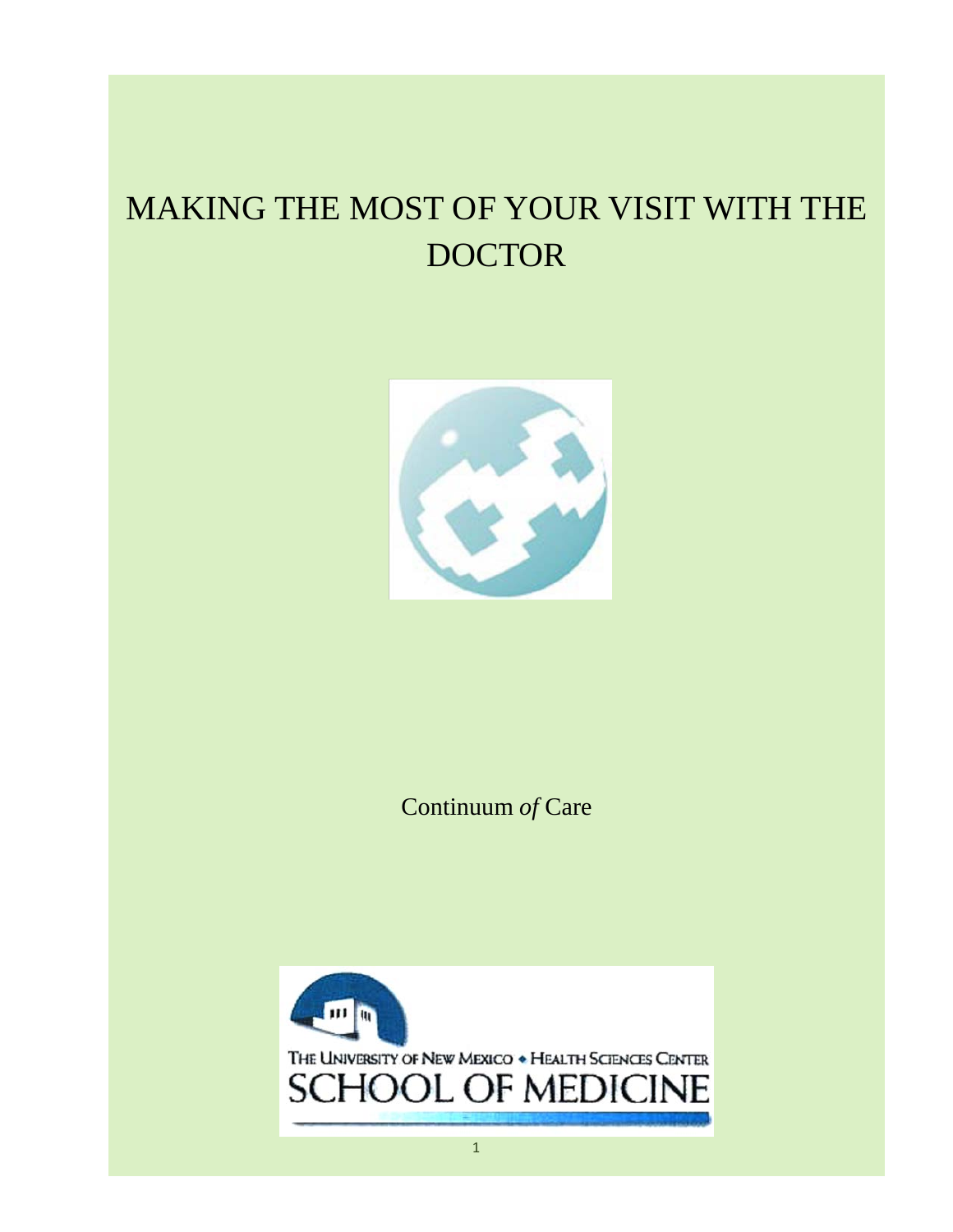## **When do you need to see the doctor?**

Sometimes you need to see the doctor because you are sick, or you just need a check-up. If you are sick, you may need to see the doctor that day or the next day. If you need a check-up, you will probably see the doctor within a few weeks.

You may need to see the doctor that same day or the next if you have:

- A fever of 101 degrees for more than three days
- A stomachache or other pain that keeps you from doing the things you usually do for more than two days
- A very bad bout of vomiting
- A change in your bathroom habits (for example, not having a bowel movement — a bm — or having a lot of loose bowel movements, or diarrhea) for more than a few days
- A bad cut that is very deep
- A sore that looks red and puffy and that feels hot and painful when you touch it
- Noticed that you feel very dizzy or sleepy all the time, and don't "feel like yourself"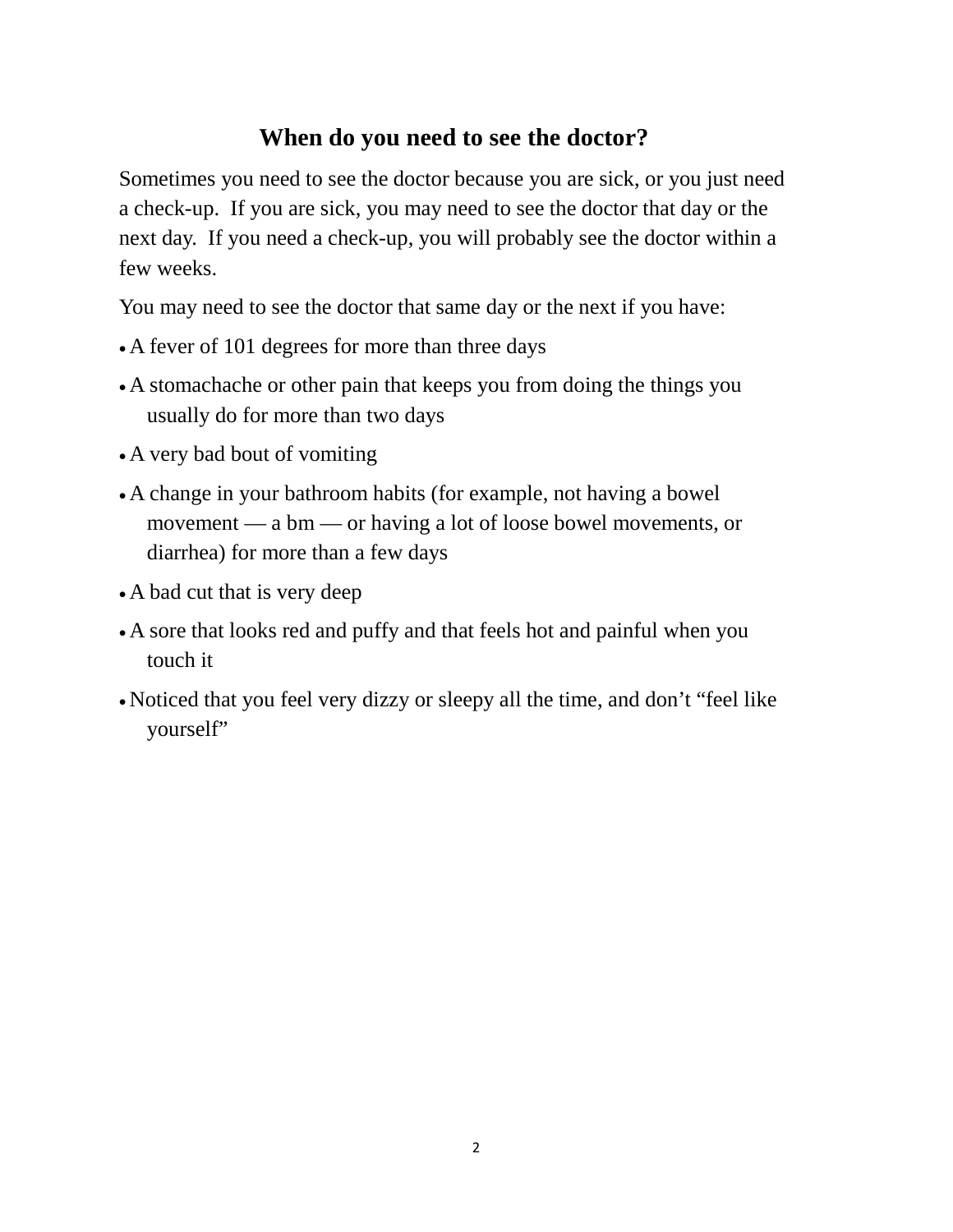- More seizures than usual or seizures that are different from usual
- A rash so bad that it causes a sore
- A very bad headache
- Problems catching your breath

Things like these often mean that you need to see the doctor right away.

You can probably wait a few weeks to see the doctor when you feel different from how you normally feel, but you are not sick, or in pain, and you can do the things you usually do. Some other things that might mean you may need to see a doctor at a later time are having mild headaches, stomachaches, or heartburn more often than usual, or having a change in your mood or your behavior that you do not understand.

If you are not sure whether you need to see the doctor right away or can wait a few weeks, then ask to speak to a nurse when you call the doctor's office to make an appointment. If you are in a residential program, please discuss this with your caregiver or support staff.

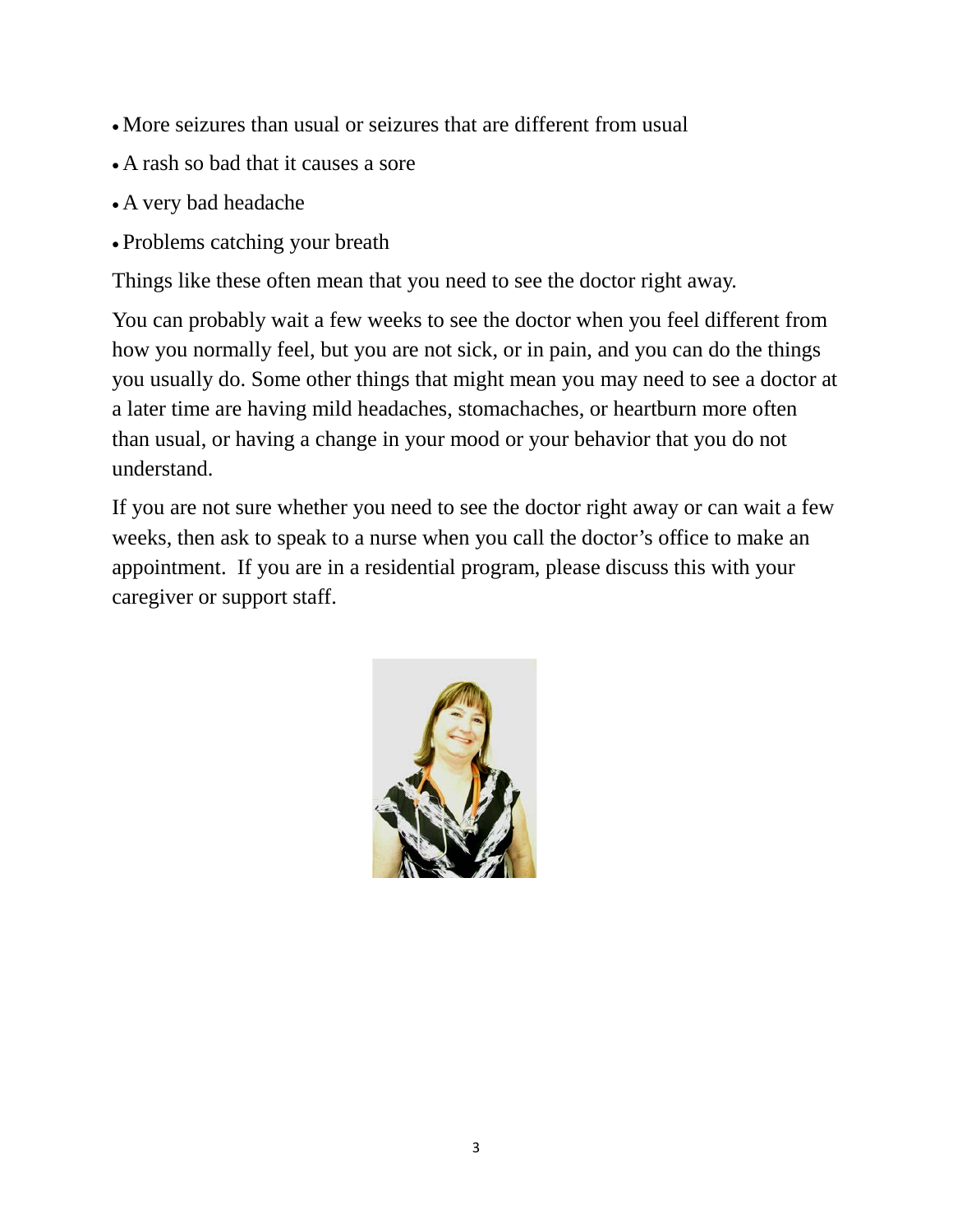## **Getting ready for the appointment**

It is a good idea to list important things to tell the doctor. You can list these things in your Health Passport or even a notebook. You can make the list by writing it, or by telling it to someone else and asking them to write it for you, or by recording it. Tell exactly what you have been feeling, how often you feel it, and how long it has been going on. List what makes it feel better or worse and whether you have ever had this feeling before.

For example, if you have been waking up during the night because of heartburn, list it. Include such things as whether you get heartburn if you eat or don't eat close to bedtime. Also include when you first began waking up with heartburn, and how many nights a week it happens.

It is a good idea to mention everything you can think of, even if it does not seem important. Sometime little details can give the doctor clues to what is making you feel bad. Here are a few things that can give the doctor clues:

- 1. Have your bathroom habits changed lately?
- 2. Have your moods or energy levels changed?
- 3. Have you been sleeping more or less than usual? Do you have trouble getting to sleep? Do you wake up during the night and have trouble falling back to sleep? How often?
- 4. Do you have a medical condition that has changed?

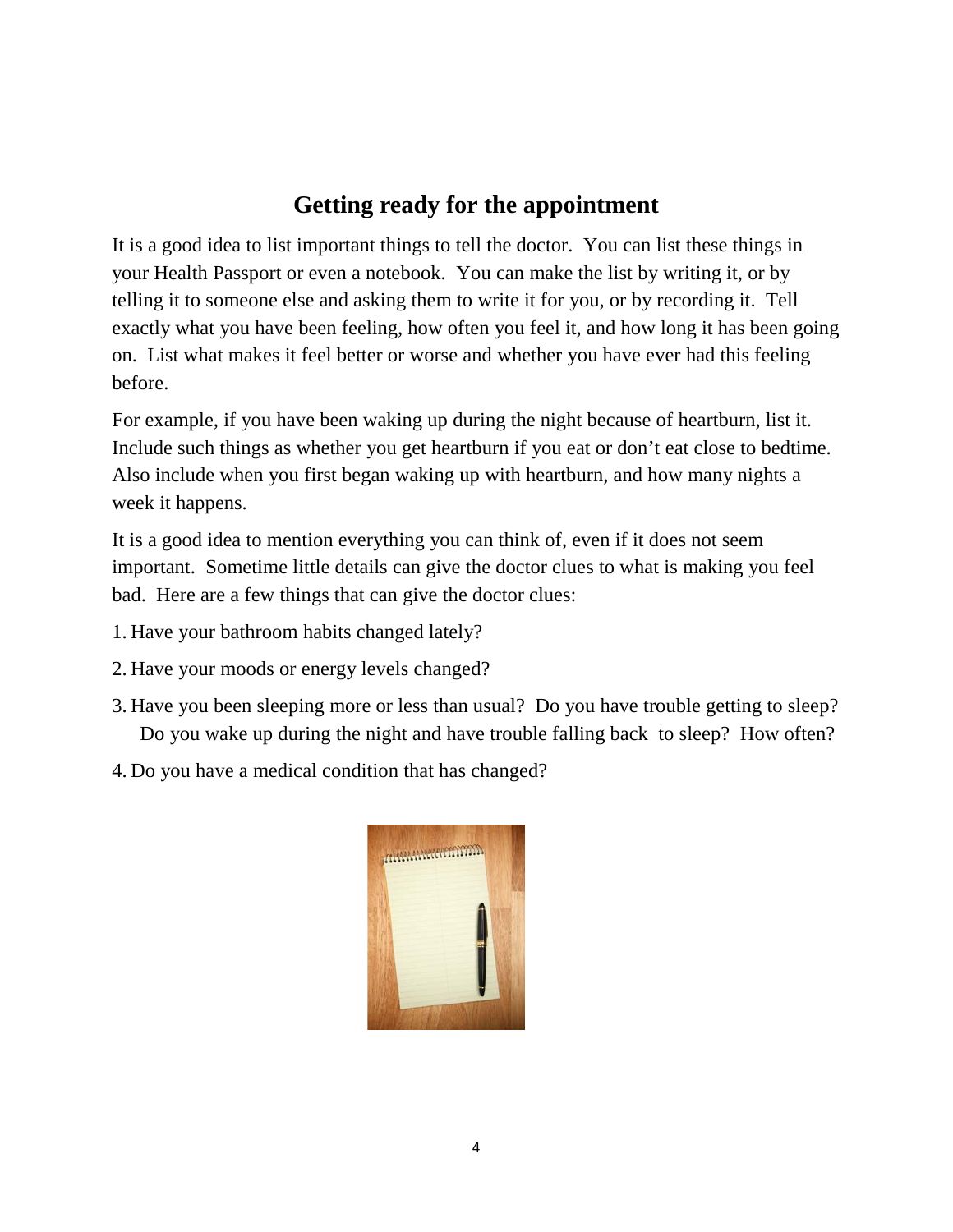- 1. Have you been eating more or less than usual?
- 2. Have you had other changes in your life or your daily activities?
- 3. Have you changed the medicine you take?

Bring these notes with you when you visit the doctor. Bring your Health Passport from the Developmental Disabilities Supports Division, which contains your Doctor Visit Form. Your personal medical records should have:

- Your name, address and birth date
- Who to contact if there is an emergency
- A list of the medications you take and how much you take each day
- A list of any allergies you have, including allergies to medications
- A list of your medical conditions
- A list of your immunizations (the shots you've had to help you stay healthy)
- A list of any past illnesses or surgeries
- Any special instructions the doctor might need to know to take care of you.

Check to make sure all the information is up to date.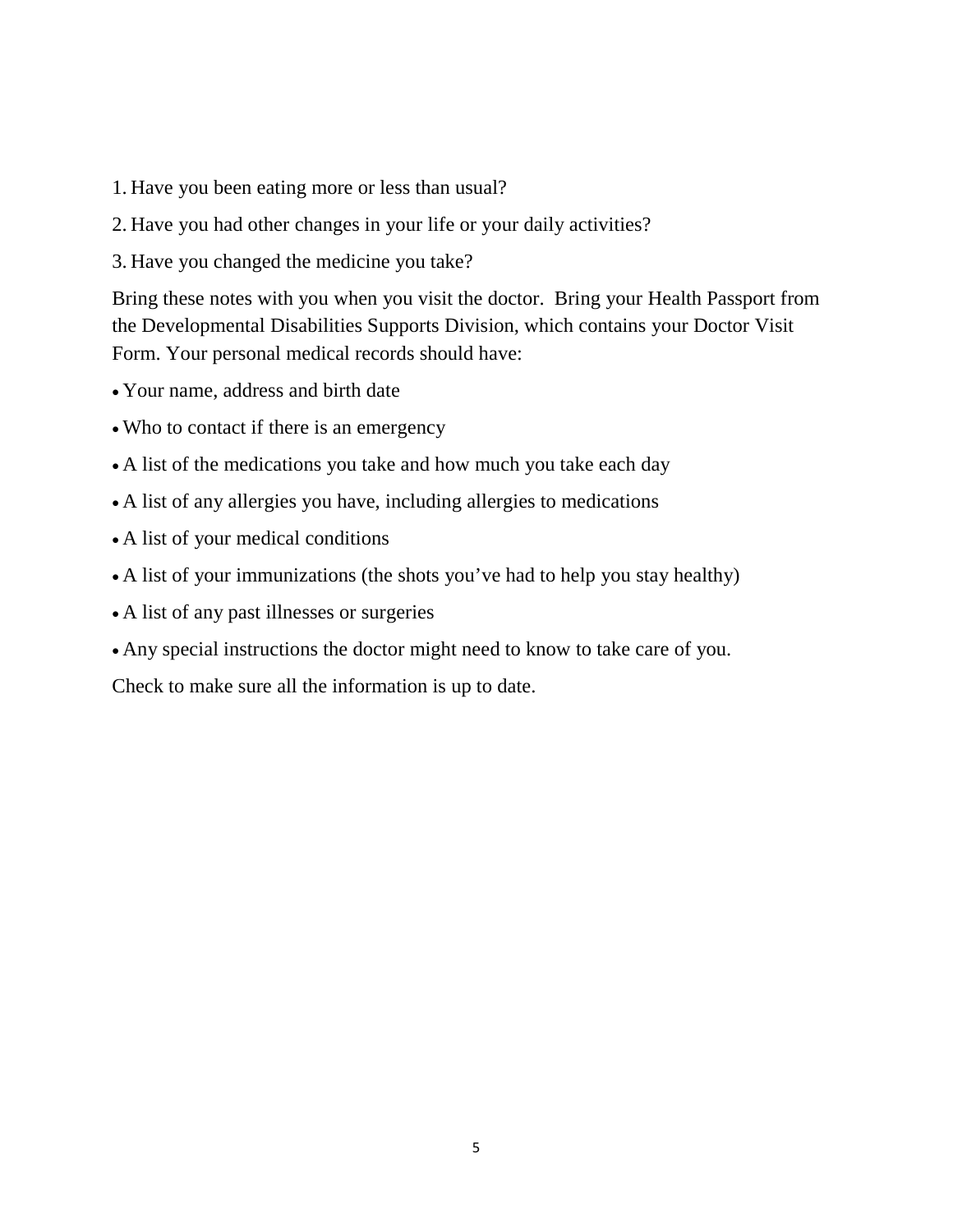## **Checklist**

Just to review, here is a checklist of things you should do when preparing to see the doctor.

- 1. Have you made notes on why you are seeing the doctor?
- 2. Do the notes tell how long it has been going on and how often it happens?
- 3. Do the notes tell what makes it better or worse?
- 4. Have you listed any other things to mention to the doctor (for example, changes in your life or in your habits)?
- 5. Is your insurance card ready to take with you?
- 6. Is your personal medical history up to date and ready to take with you? (This should consist of your Health Passport from the Developmental Disabilities Supports Division, which contains your Doctor Visit Form.)
- 7. When is your appointment?
- 8. Have you arranged transportation to and from the doctor's appointment?
- 9. What time will you have to leave to get to your appointment at least 15 minutes early? (Remember to allow time for traffic and parking.)
- 10. If your doctor asks you to make an appointment to see a specialist, do you have a letter of referral from your doctor?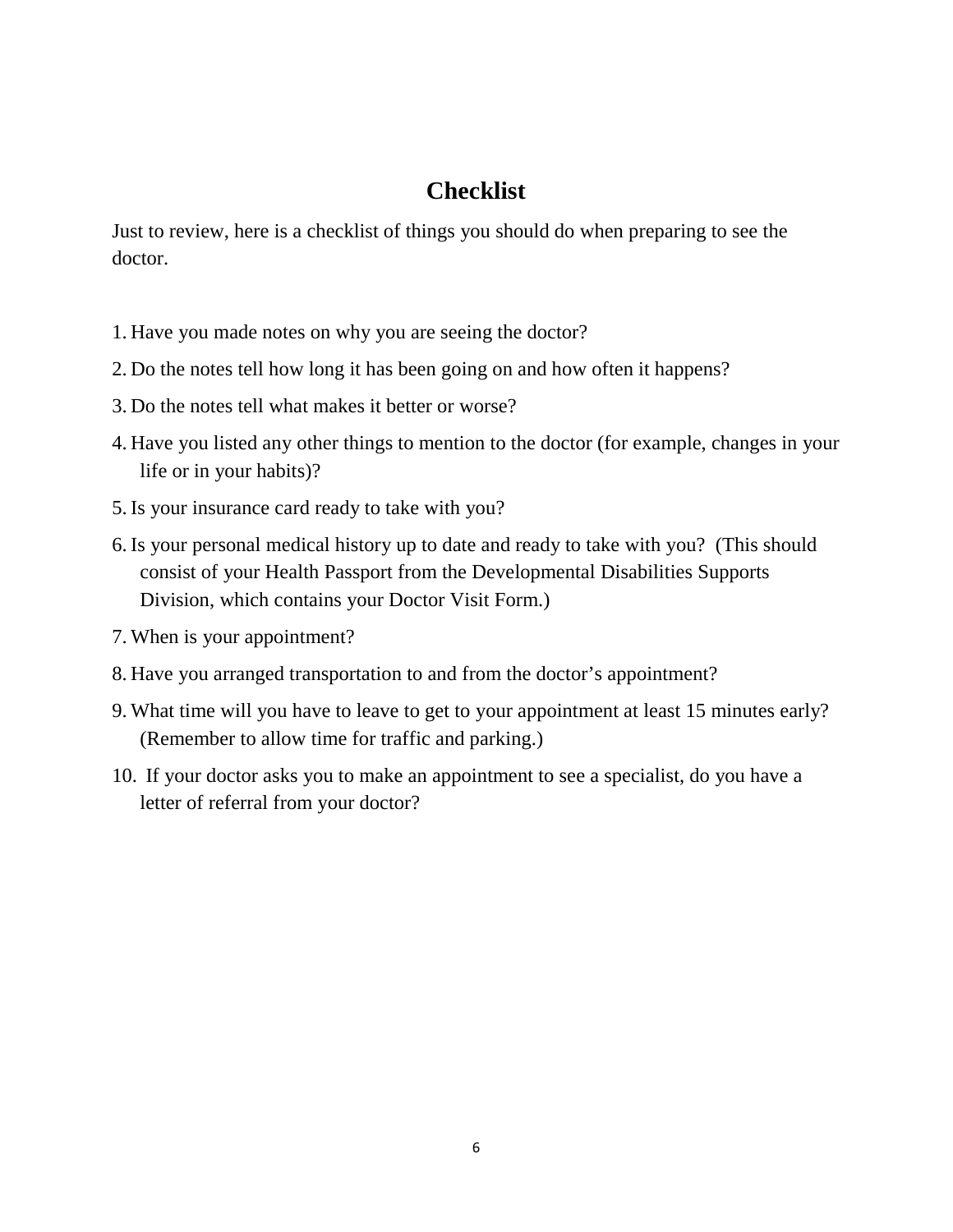#### **At the doctor's appointment**

Always plan to get to the doctor's office at least 15 minutes before your appointment time. Be sure to bring your list or Health Passport with you. Let your doctor know why you made this appointment. During the visit, while the doctor is examining you, don't be afraid to ask questions. Or, take someone you trust with you if you need help because it is important to understand everything the doctor says, what tests are being done, whether you need to see another doctor or specialist, etc. Be sure you understand what the doctor needs you to do and why.

If the doctor prescribes new medicine, here are some questions to ask:

- What does this medicine treat?
- How will I know if it is working?
- What should I do if it does not seem to be working by the time you said it would?
- How long do I have to take the medicine?
- How much do I take each day, and when?
- The medicine should make me feel better; what should I do if I start to feel worse?

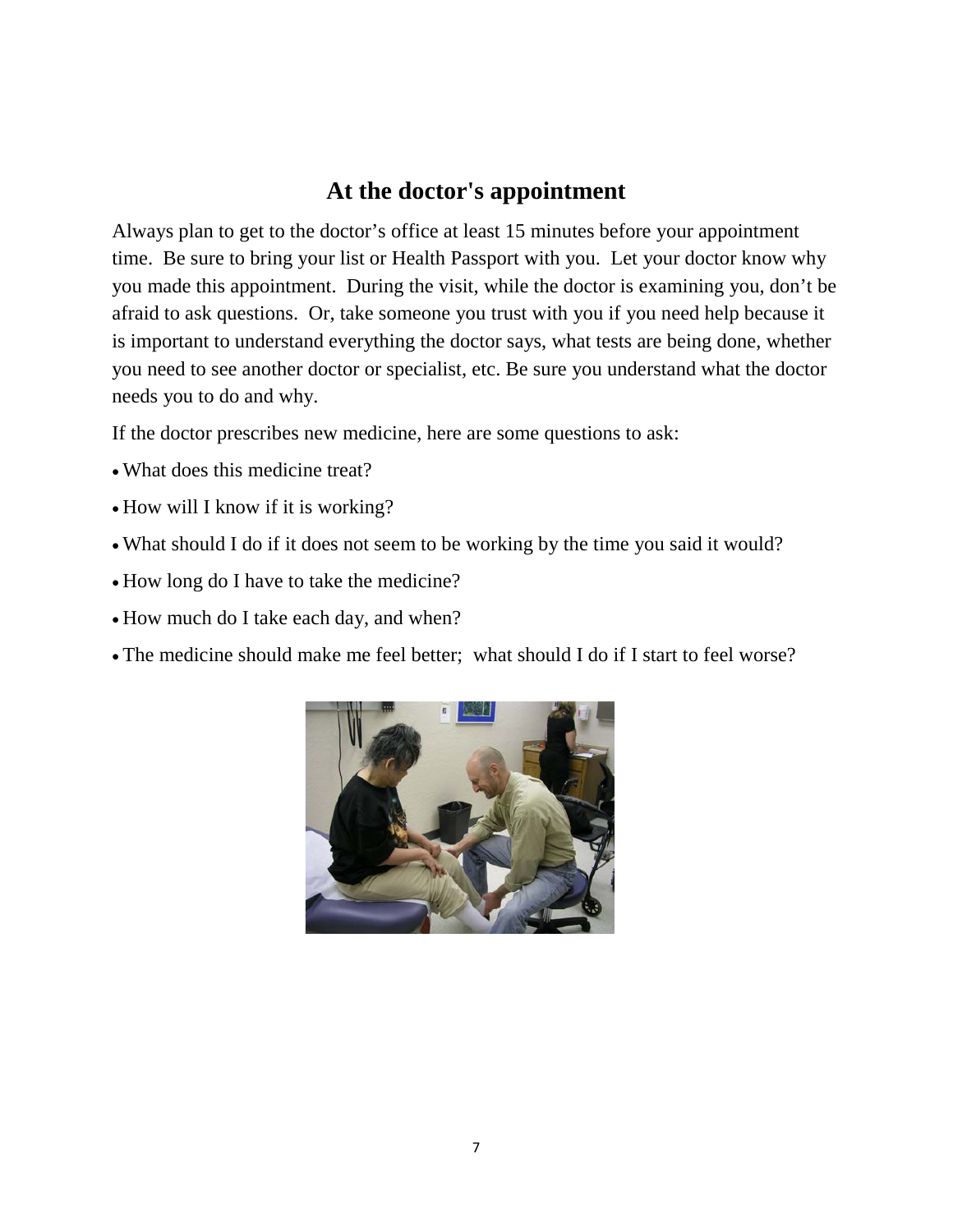- What should I do if I forget to take my medicine?
- Do I need to be careful about what I eat and drink while I'm taking this medicine?
- Will this medicine make me feel better?
- If the medicine makes me feel different and I don't like the way it makes me feel, can we try another medicine?
- Is this medicine a pill or a liquid? Does it need to be refrigerated?

Keep in mind that you might need to see your doctor more often while you are taking certain medicines and that he or she may need to test your blood. In some cases, the doctor may need to run some other tests or have you see another doctor before he or she can figure out why you feel bad.

Before you leave your appointment, ask the doctor to write down everything he or she told you. Look at what he or she writes to make sure you understand it. If you need tests, ask the doctor when he or she will call you to go over the test results.

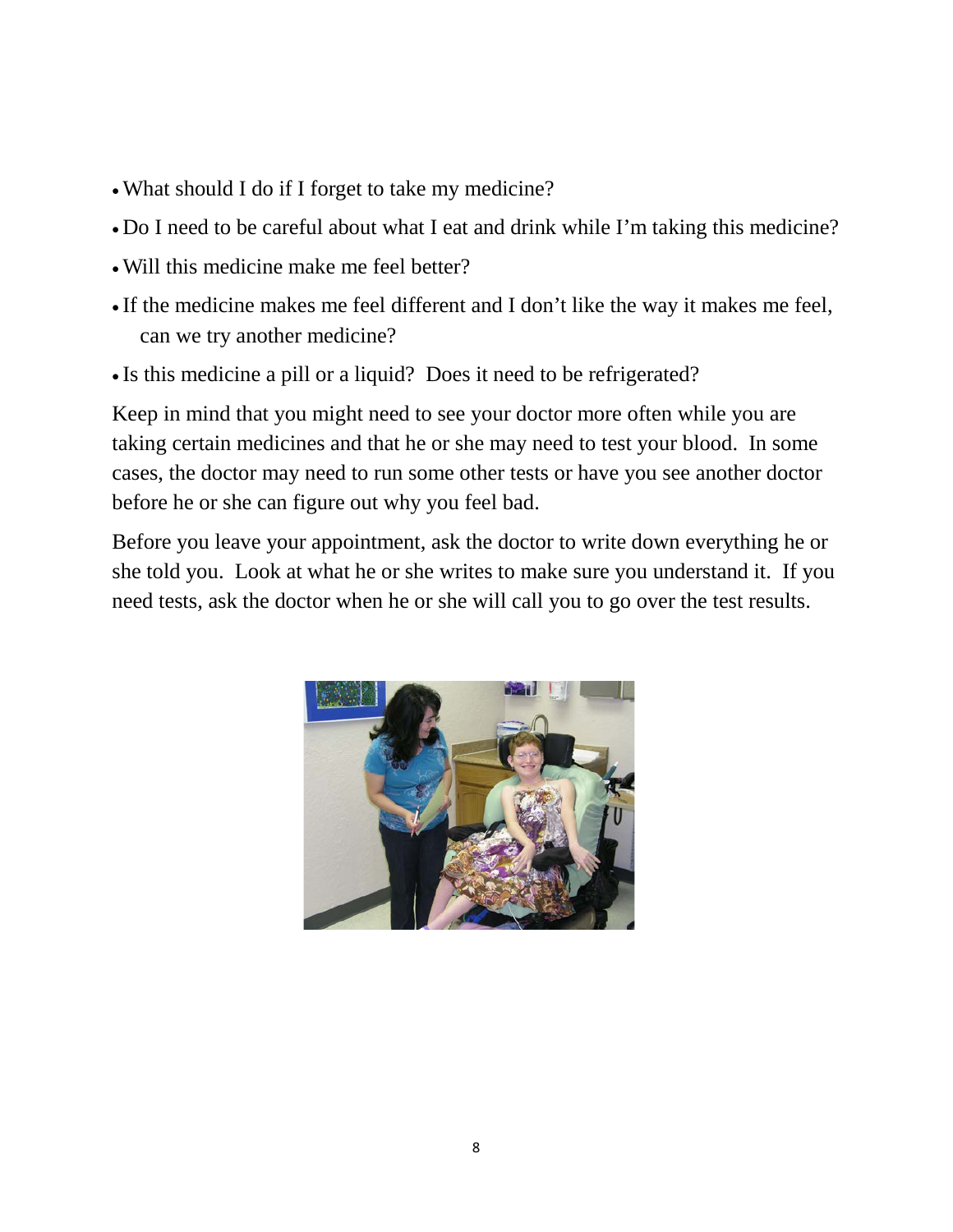#### **After your doctor's appointment**

After you get home from the doctor's appointment, read through what the doctor wrote down or listen to someone you trust as they read it to you. It is a good idea to talk to someone you trust about what happened at your doctor's appointment. Sometimes explaining something to someone else is the best way to make sure you understand it.

If your doctor asked you to take a new medicine, when you pick it up, ask the pharmacist to review with you any information about the dose, how often you should take it, what side effects it may have, how the medicine should be stored, and any instructions you need to follow (for example, some meds must be taken with meals).

While you are taking this new medicine, pay attention over the next few days to how you are feeling. You might want to jot down how you feel from day to day in a log or a journal. If you are not feeling better by the time the doctor said you would, or if you start to feel worse, call the doctor's office to see what you should do.

If you had tests run or you had to see a specialist, write the date you are supposed to hear back from your doctor on your calendar. If you do not hear from your doctor by that date, call the doctor's office to follow up.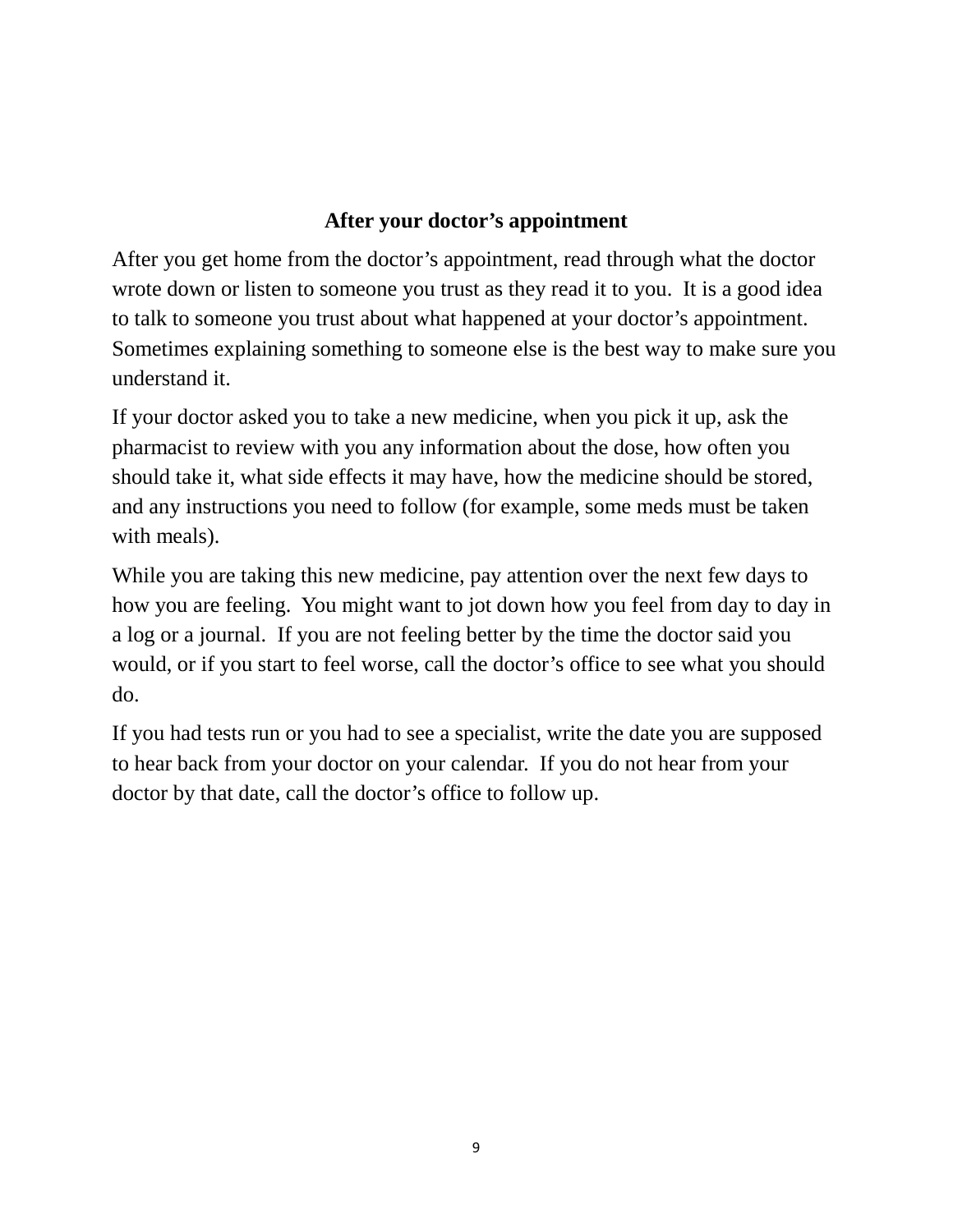# **Resources**

**Aging and Long Term Services** (State of New Mexico): 1-800-432-2050

**Center for Development and Disability** (University of New Mexico): 505-272- 3000

**Cerebral Palsy Clinic** (University of New Mexico): 505-925-2350

**Continuum of Care** (University of New Mexico): 505-925-2350

**Developmental Disabilities Supports Division** (State of New Mexico): 505-476- 8973

**Senior Affairs** (City of Albuquerque): 505-764-6400

**Transdisciplinary Evaluation and Support Clinic (TEASC)(**University of New Mexico): 505-272-5158